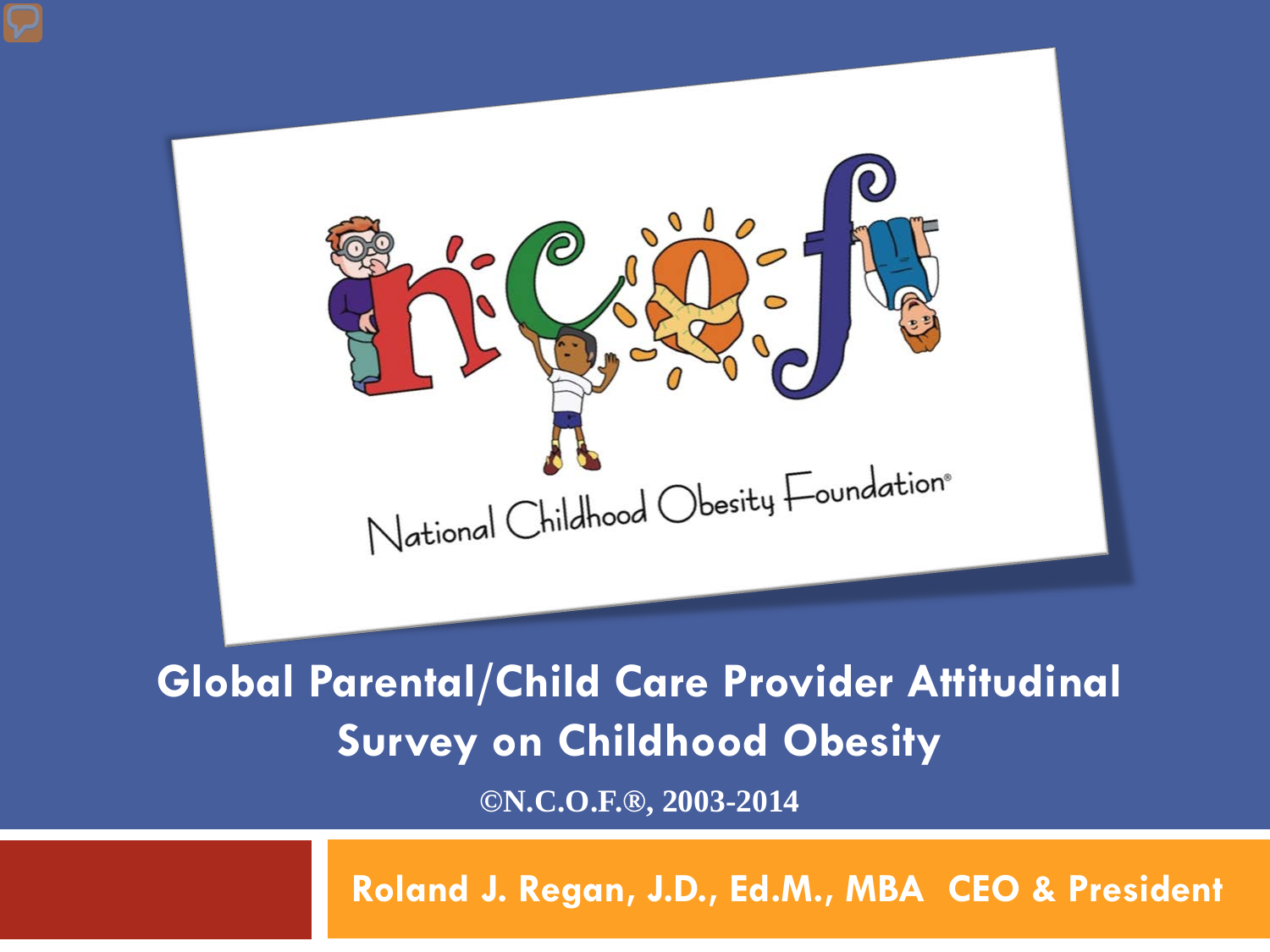

## **DEMOGRAPHICS**

## As of December 31, 2012 there were**117,310 responses**.

 **©N.C.O.F.®, 2003-2014**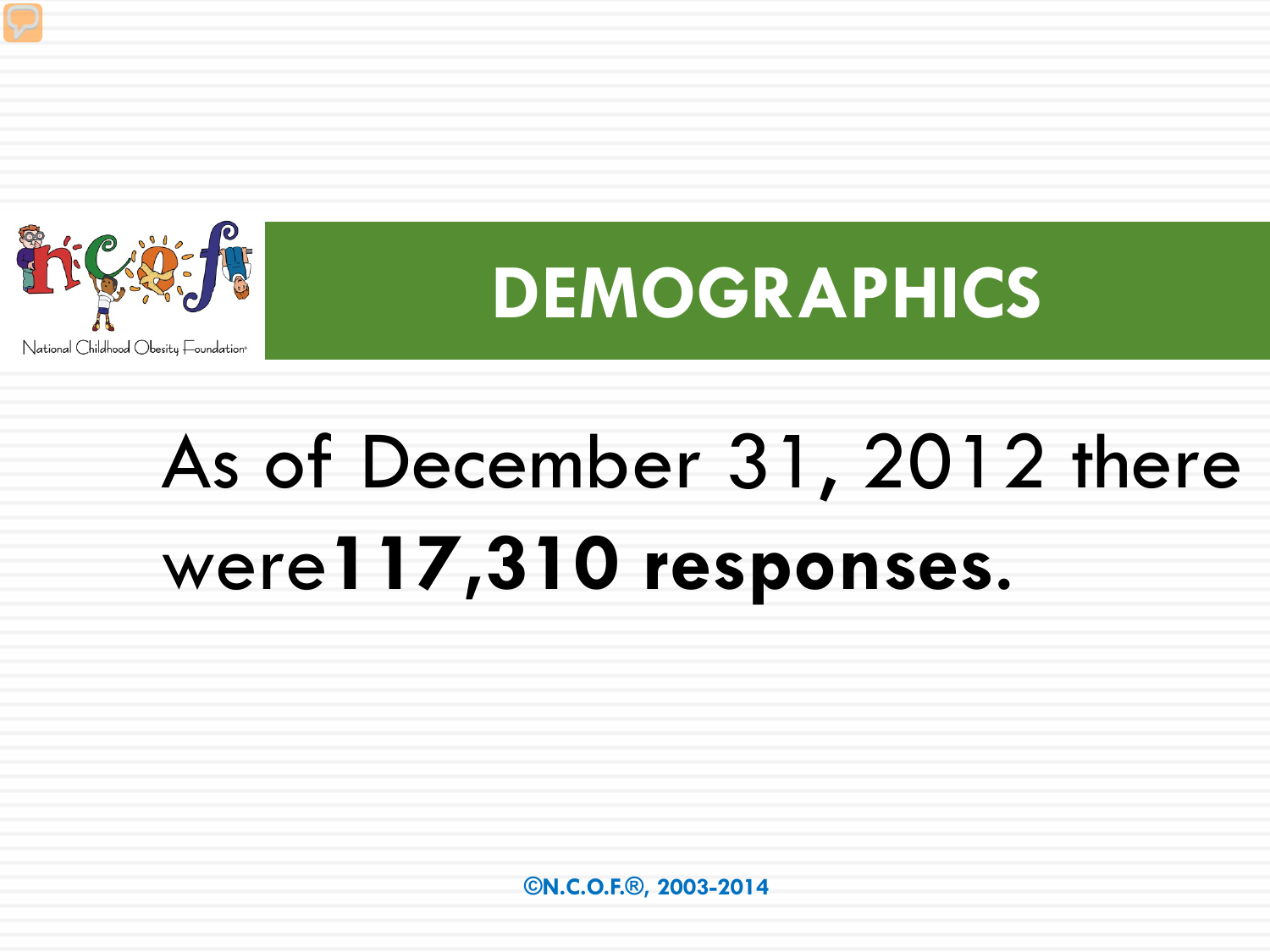## **Respondents role:**



\*Referred to as a person or persons in "charge" of a child's daily welfare throughout this survey when a parent or parents are not available to do so.

\*\*Child-care provider, child-sitter, K-4 teacher or administrator, etc.

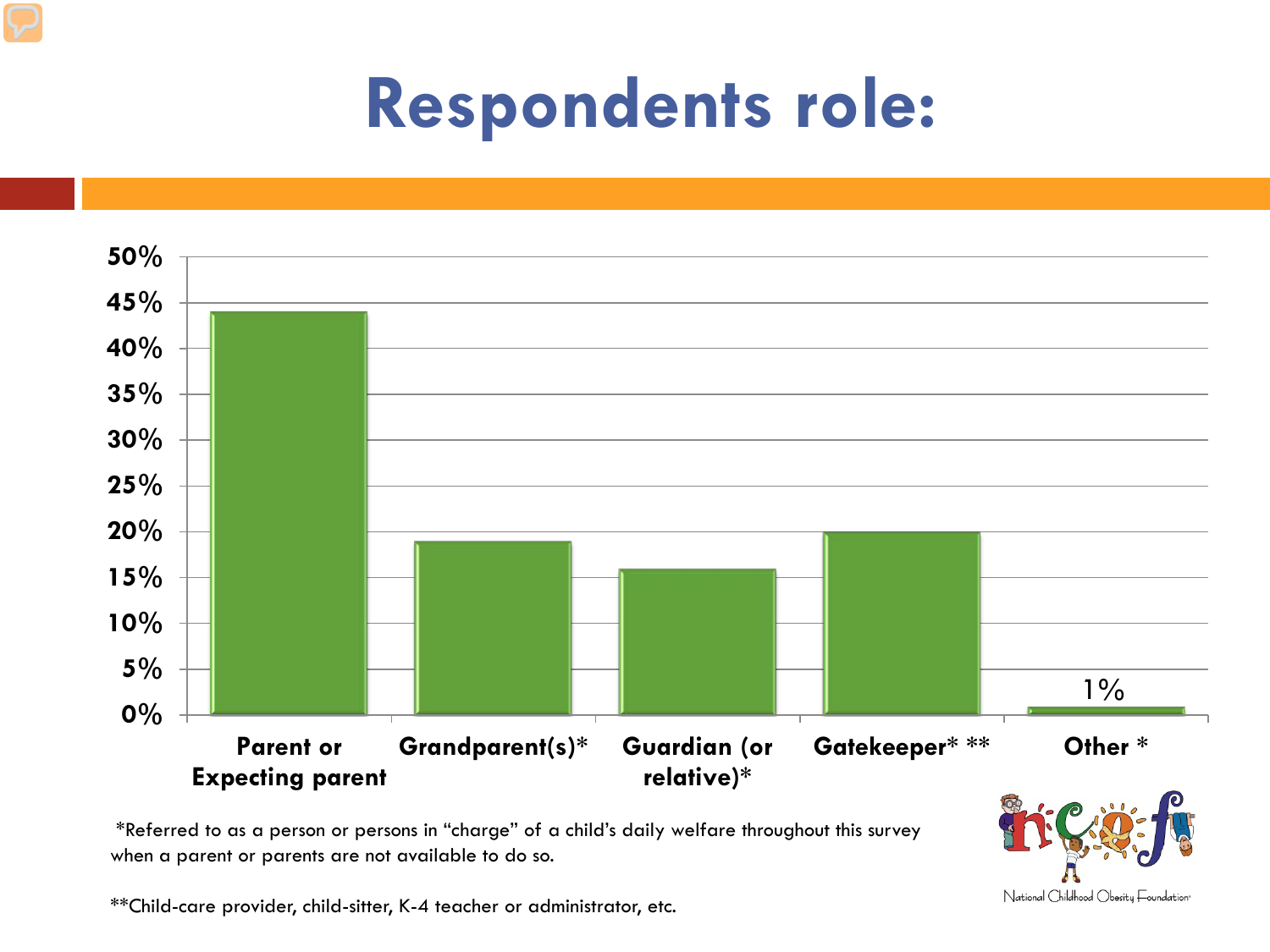## **Respondents age:**



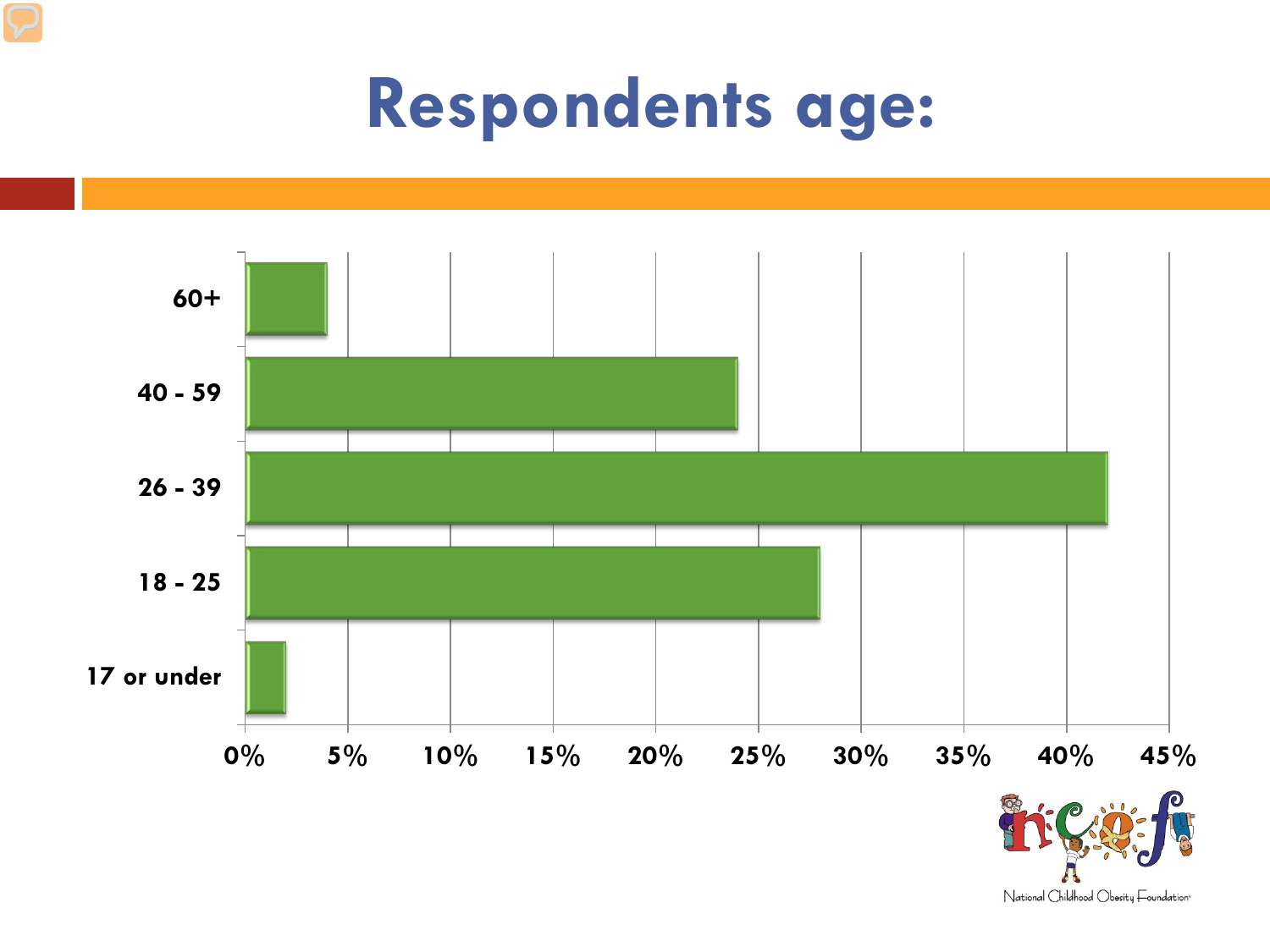## **Respondents country of origin:**

#### **United States (All States)**

- **Europe (Great Britian, Scandinavia, Western and Central Europe, and Baltic States)**
- **Canada (All Provinces)**
- Southeast East Asian (Australia, New Zealand, **Thailand, Loas, Indonesia, Vietnam, Cambodia)**
- **Far East (Japan, China, S. Korea, Mongolia, Philippines, Pacific Islands)**
- **Sub-Continent (India, Burma, Pakistan, Bengal-Desh, Nepal, Ceylon)**
- **Middle-East (Including Israel and Turkey)**

**South America (Entire continent)**

**Africa (Entire continent)**

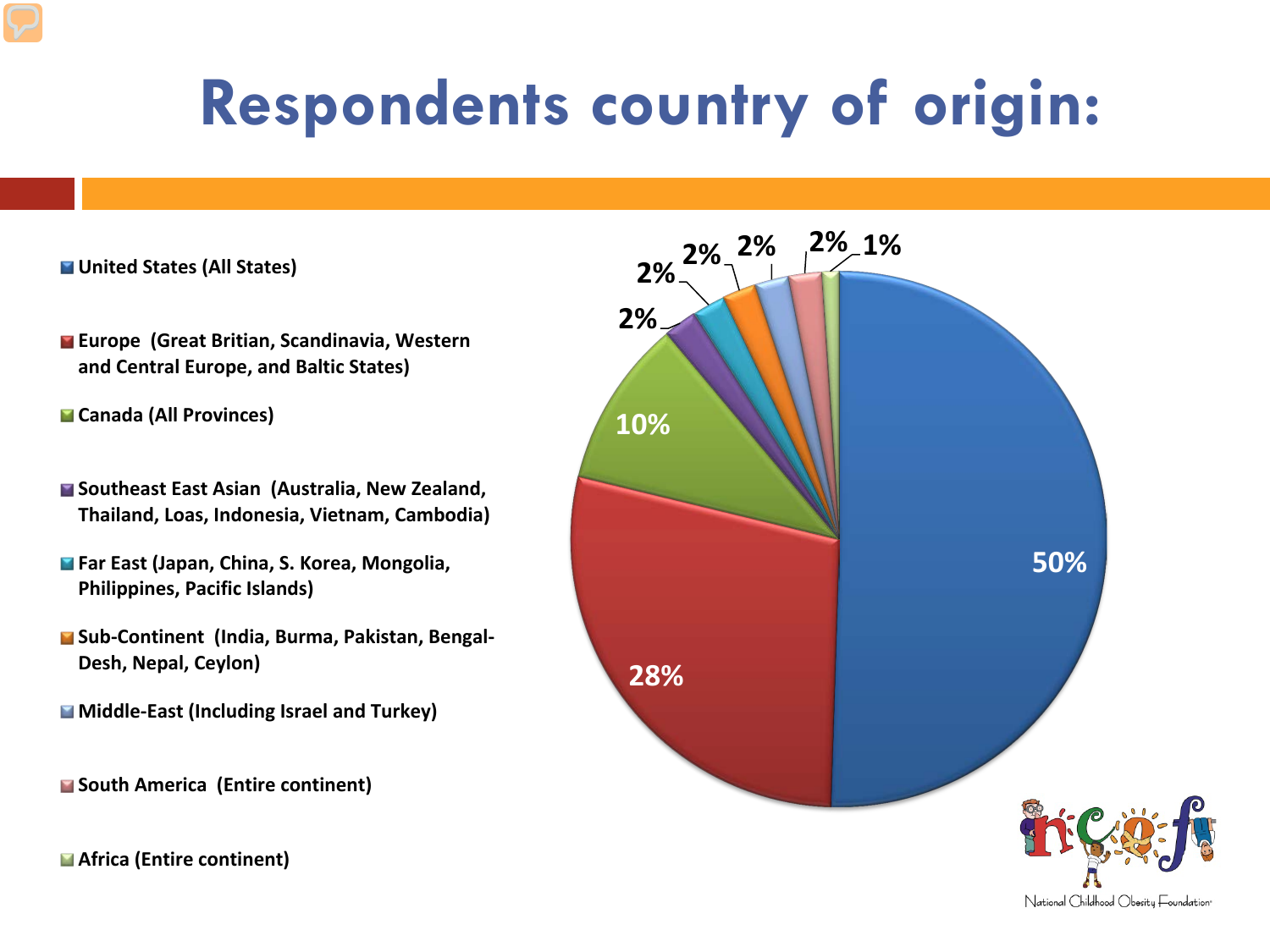## **Respondents race\*:**



 **©N.C.O.F.®, 2003-2014**

National Childhood Obesity Foundation<sup>®</sup>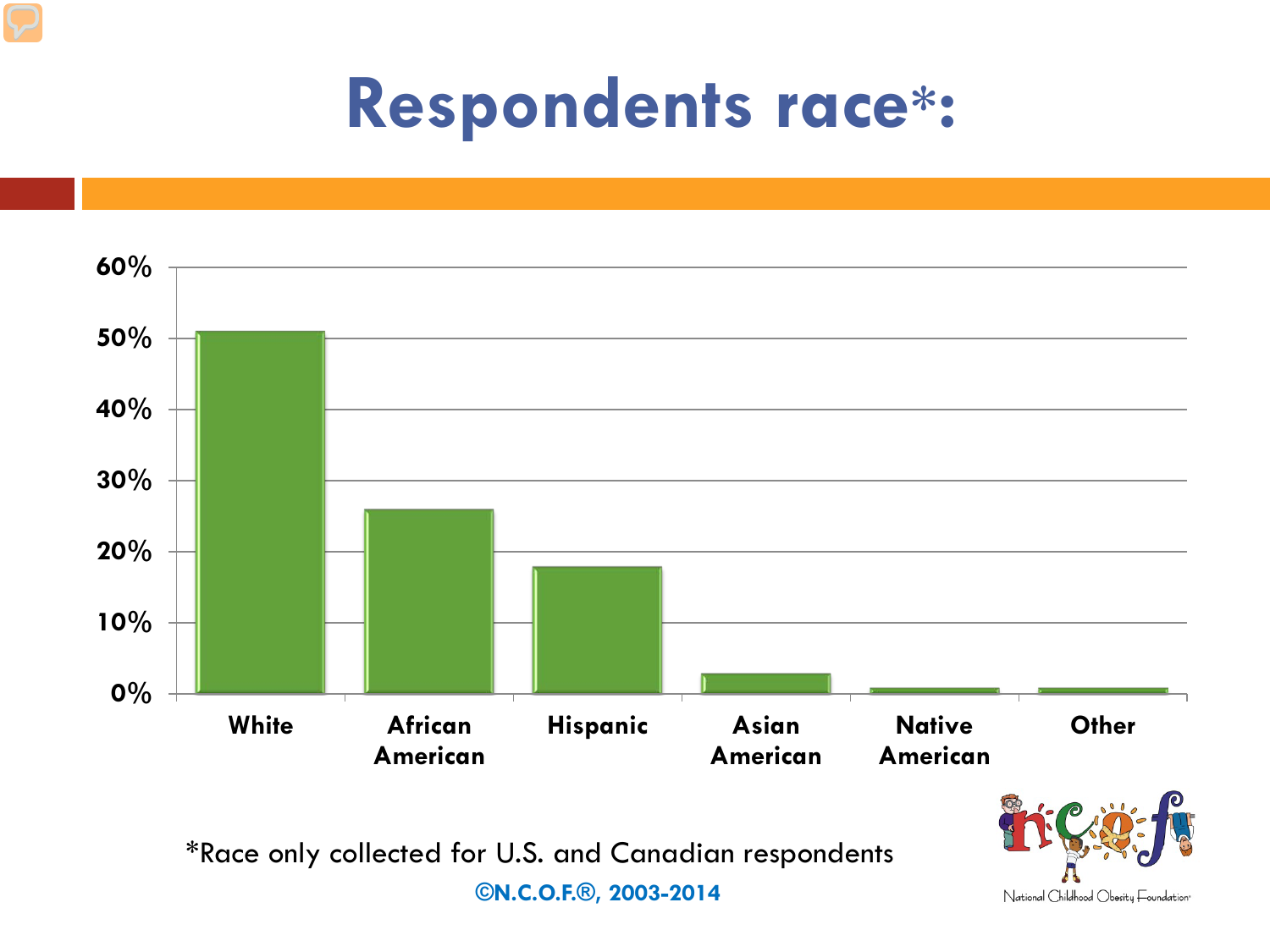### **Respondents annual household income:**



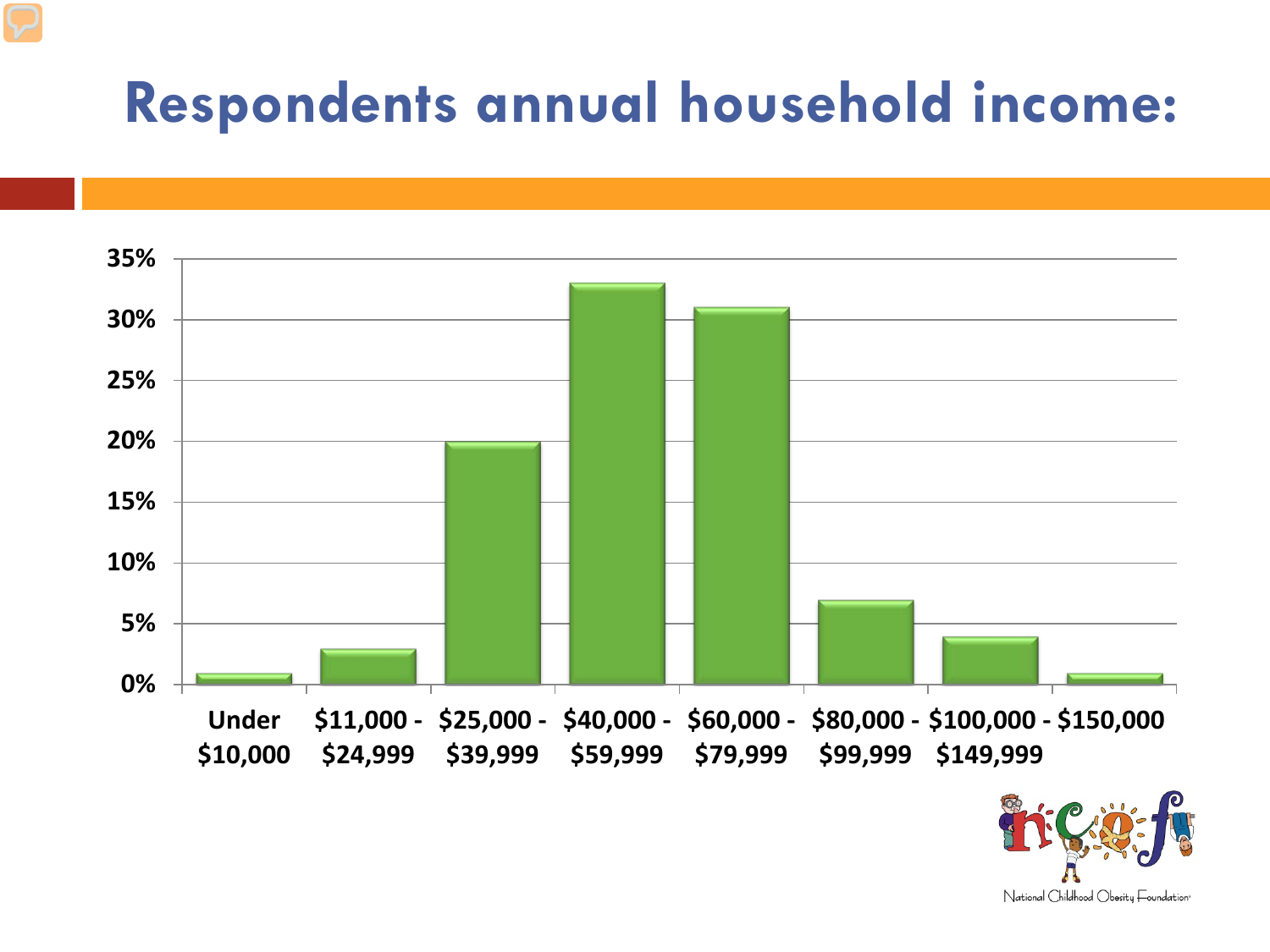

## **Attitudinal – Personal perspective**

Survey respondents answered four questions assessing their personal behavior regarding healthy nutrition and exercise habits.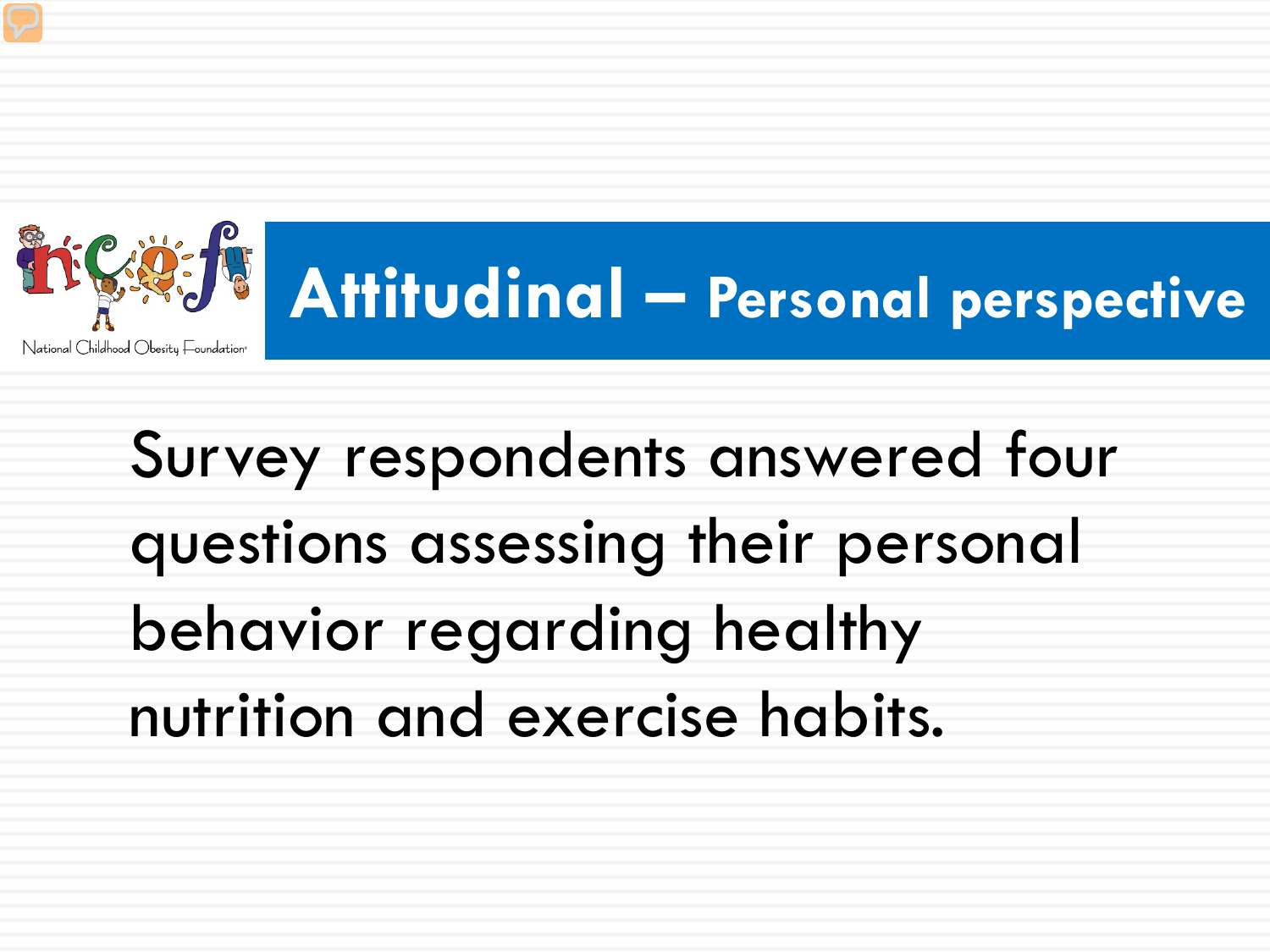"Developing healthy nutritional and exercise habits are essential for good health" **How health conscious are you?** 



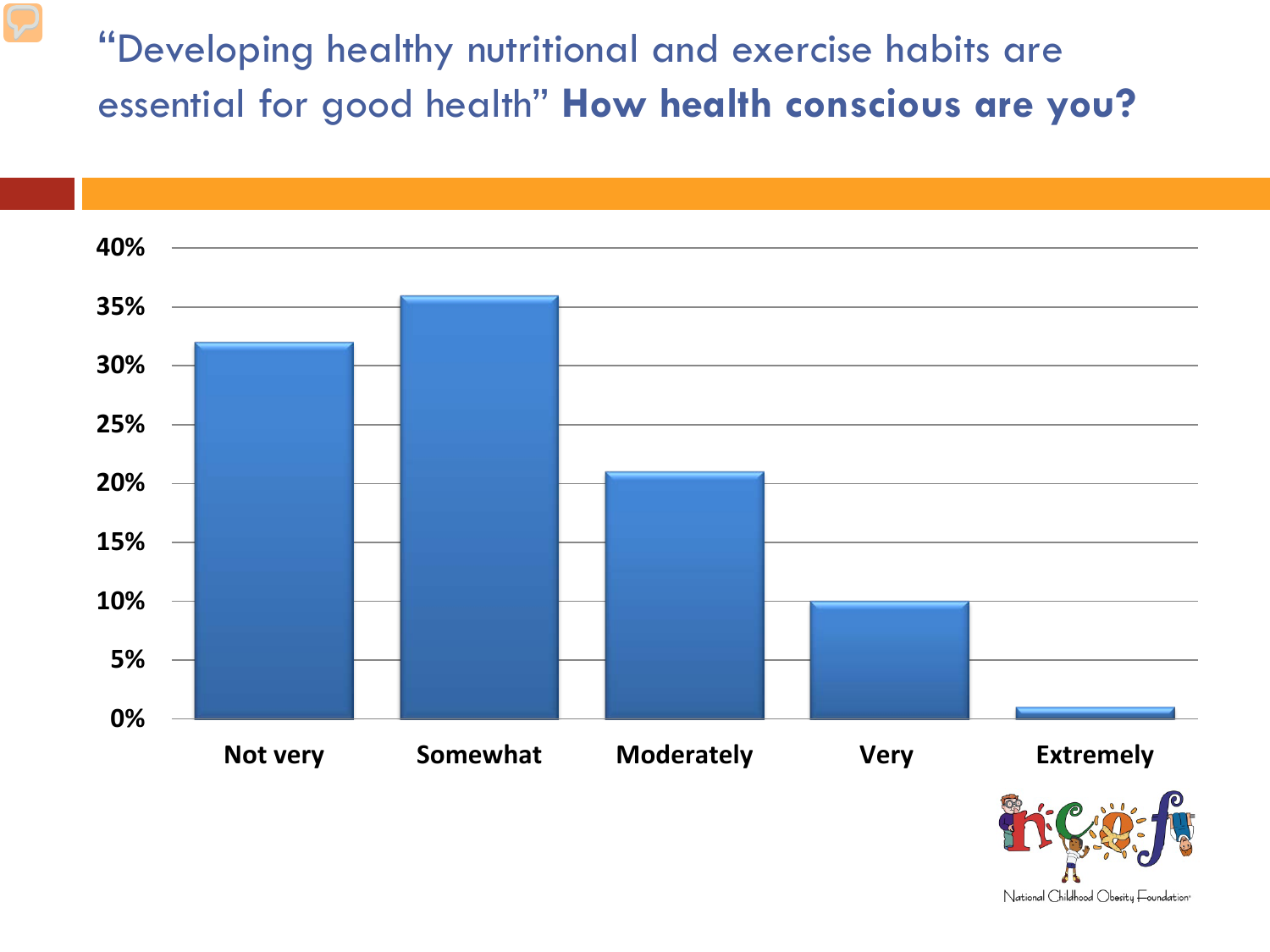### **Respondent exercise routine times per week:**

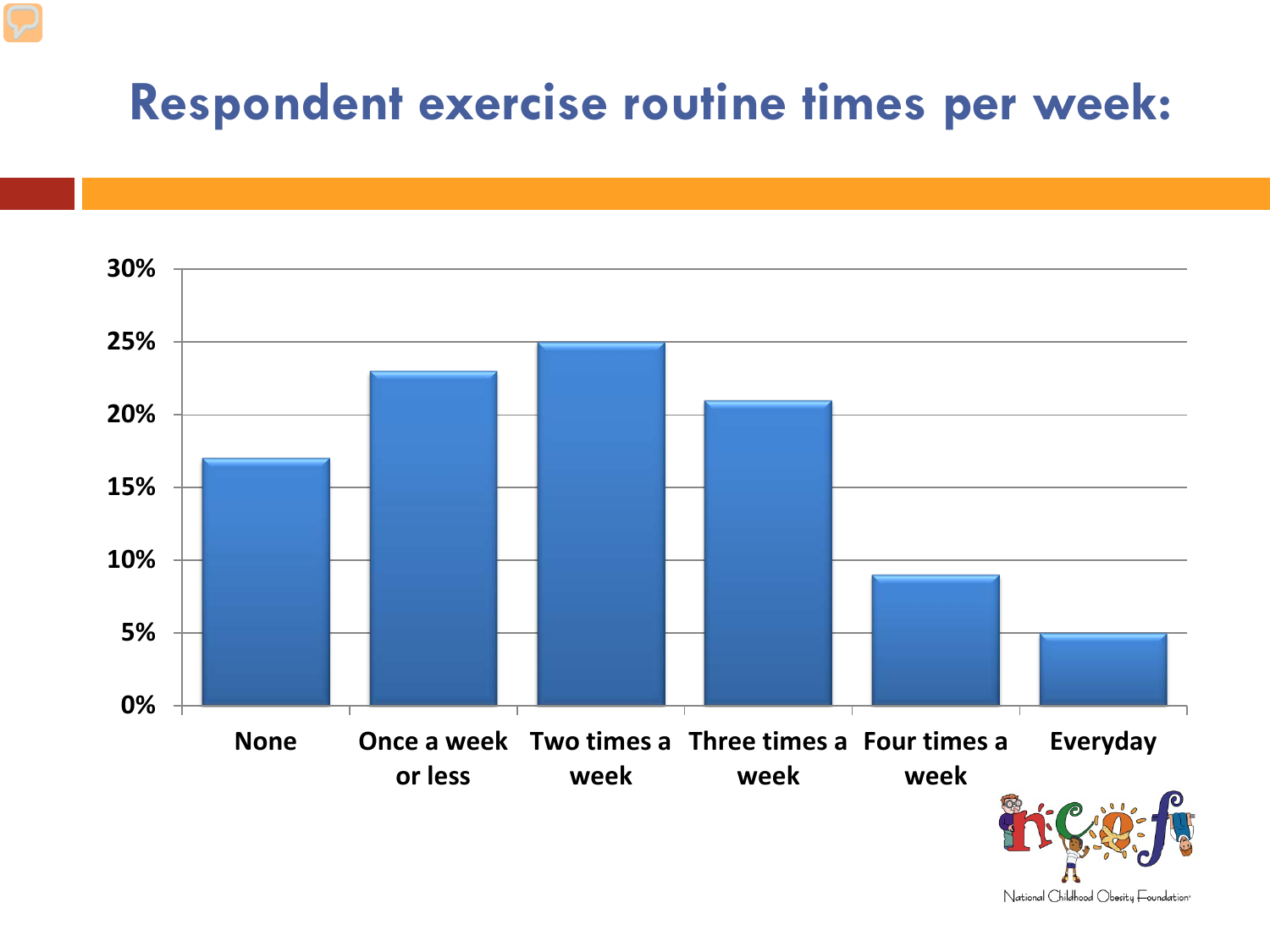### **Respondents workout routine:**



\*Local gym, at work, etc.

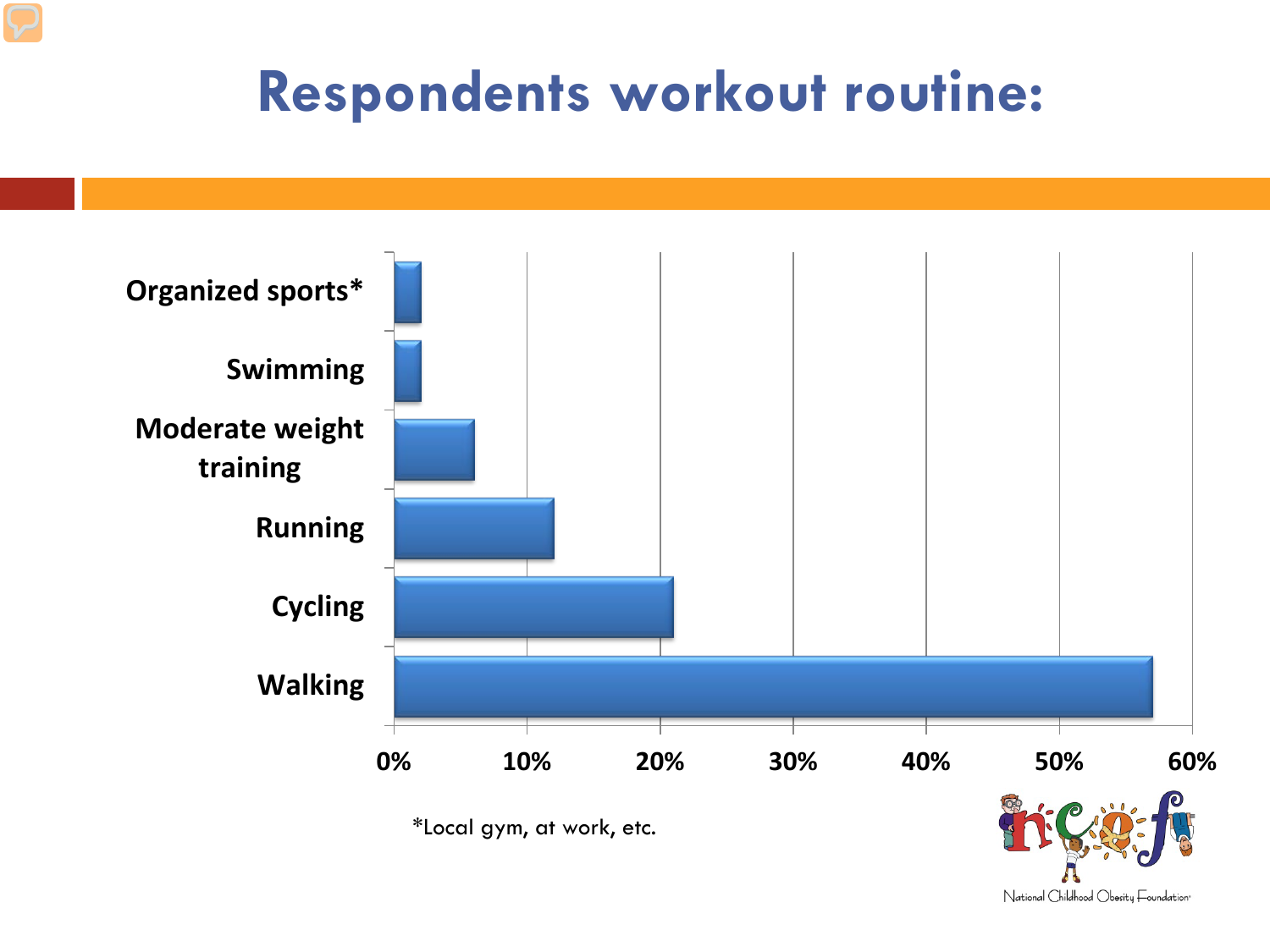### **Respondents personal food consumption**

#### (Healthy Vs. Highly Processed):

Healthy foods (fresh fruit, vegetables, fish, broiled chicken and turkey, etc.)

Highly Processed Food (i.e. cereals, chips, crackers, white bread, pasta, fried food, sodas, red meat, canned foods, etc.)

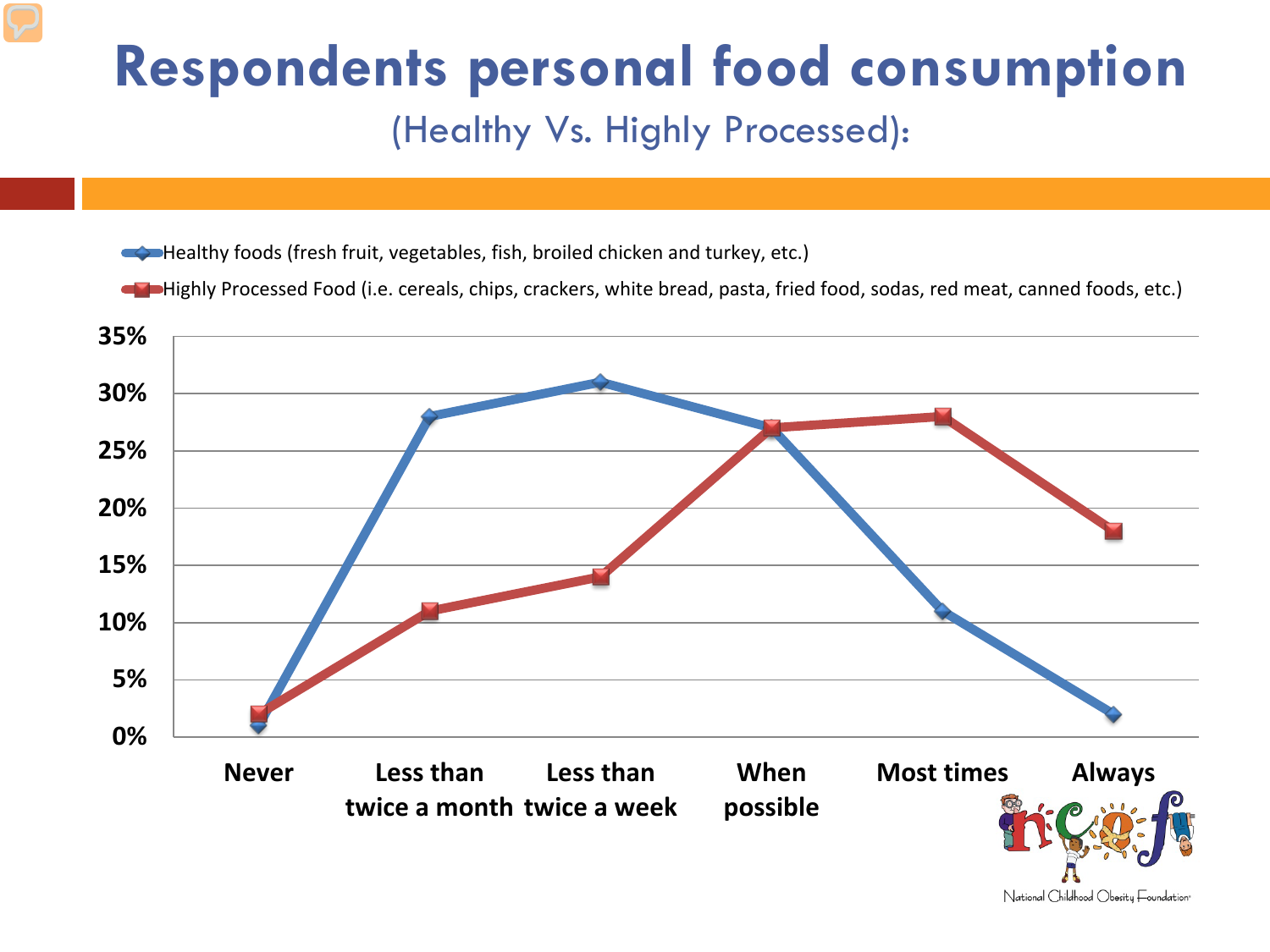## Survey respondents answered questions assessing their personal perspective on childhood obesity.



## **Attitudinal – External perspective**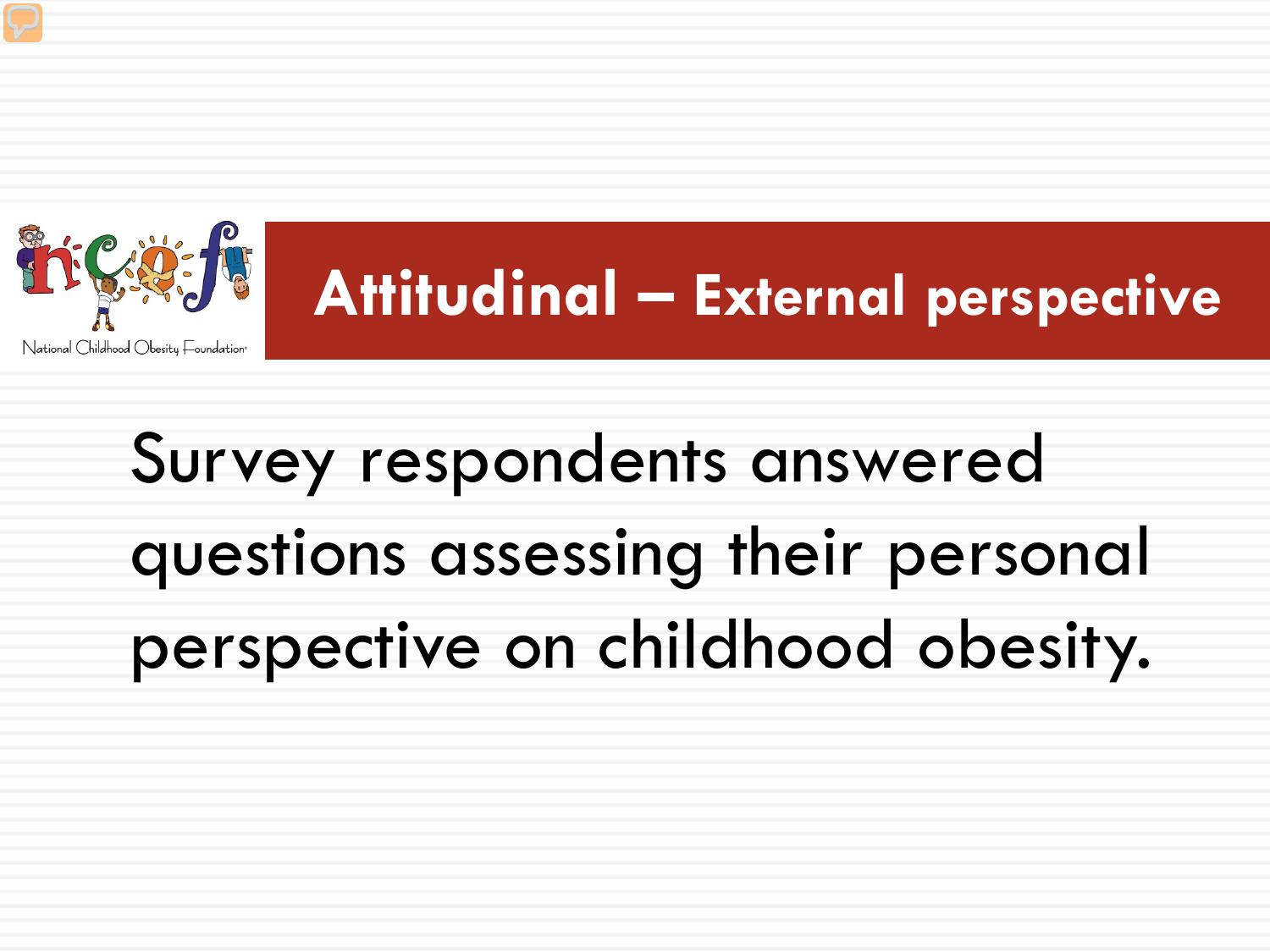#### **Respondents views on the key factor in forming a child's attitude toward making healthy choices:**

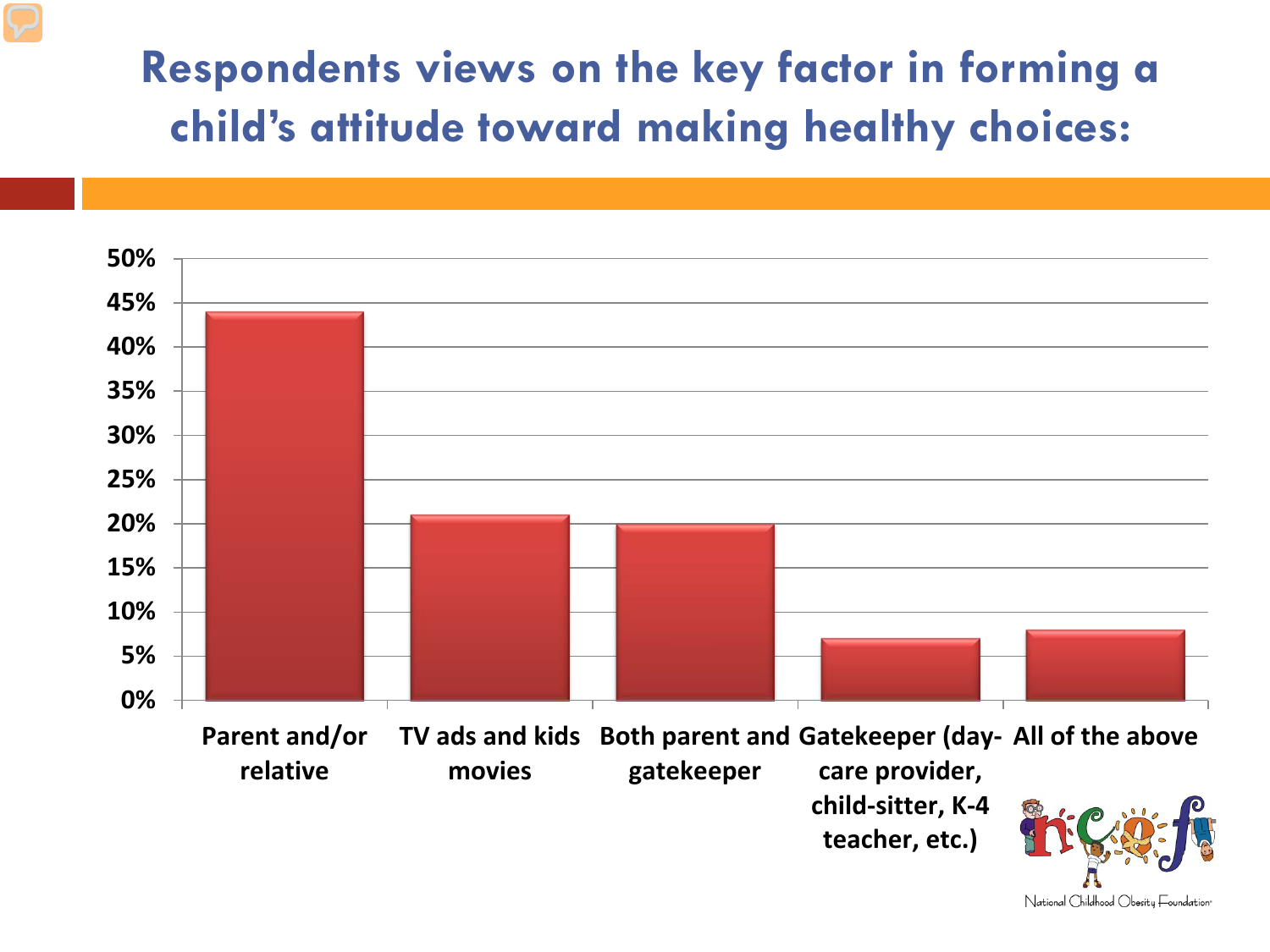## **Respondents interest regarding the issue of childhood obesity:**



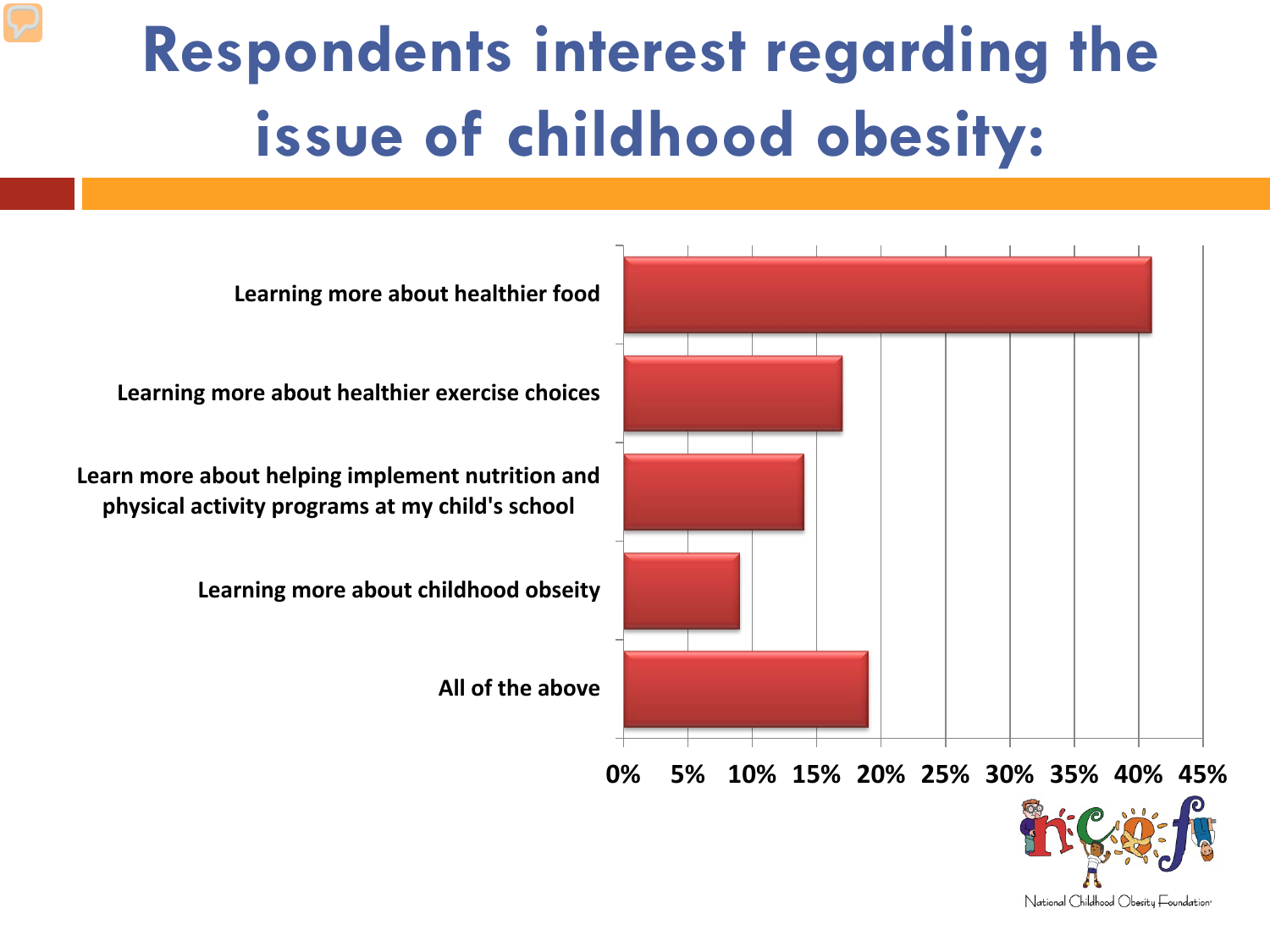### **Respondents views on accountability for child's nutritional choices and exercise:**

Who should make decisions about a child's nutirtional choices and exercise.



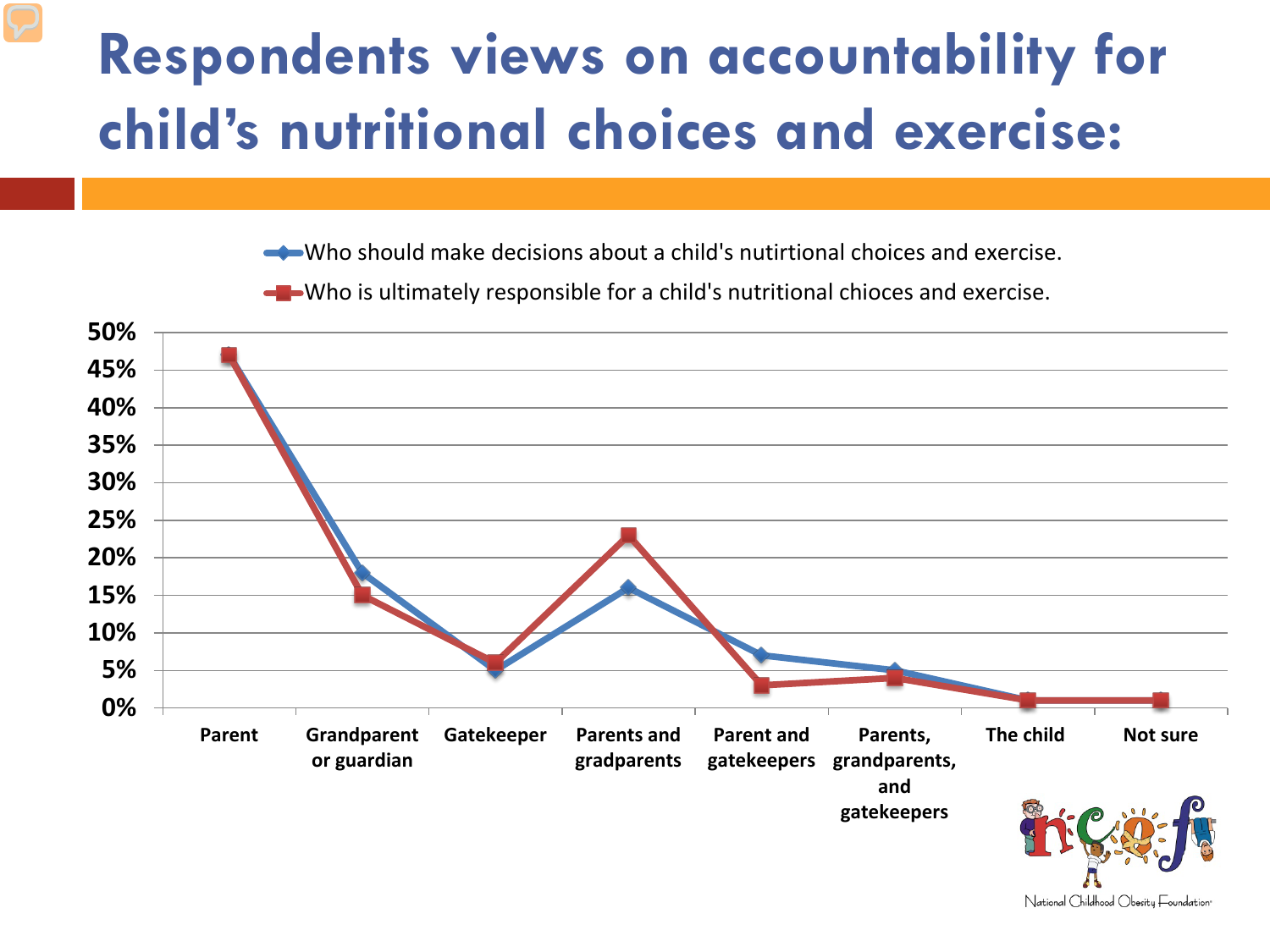

# **Attitudinal – Nutrition external perspective**

## The 117,000 Survey participants responded to two questions assessing views on external factors in children's nutrition.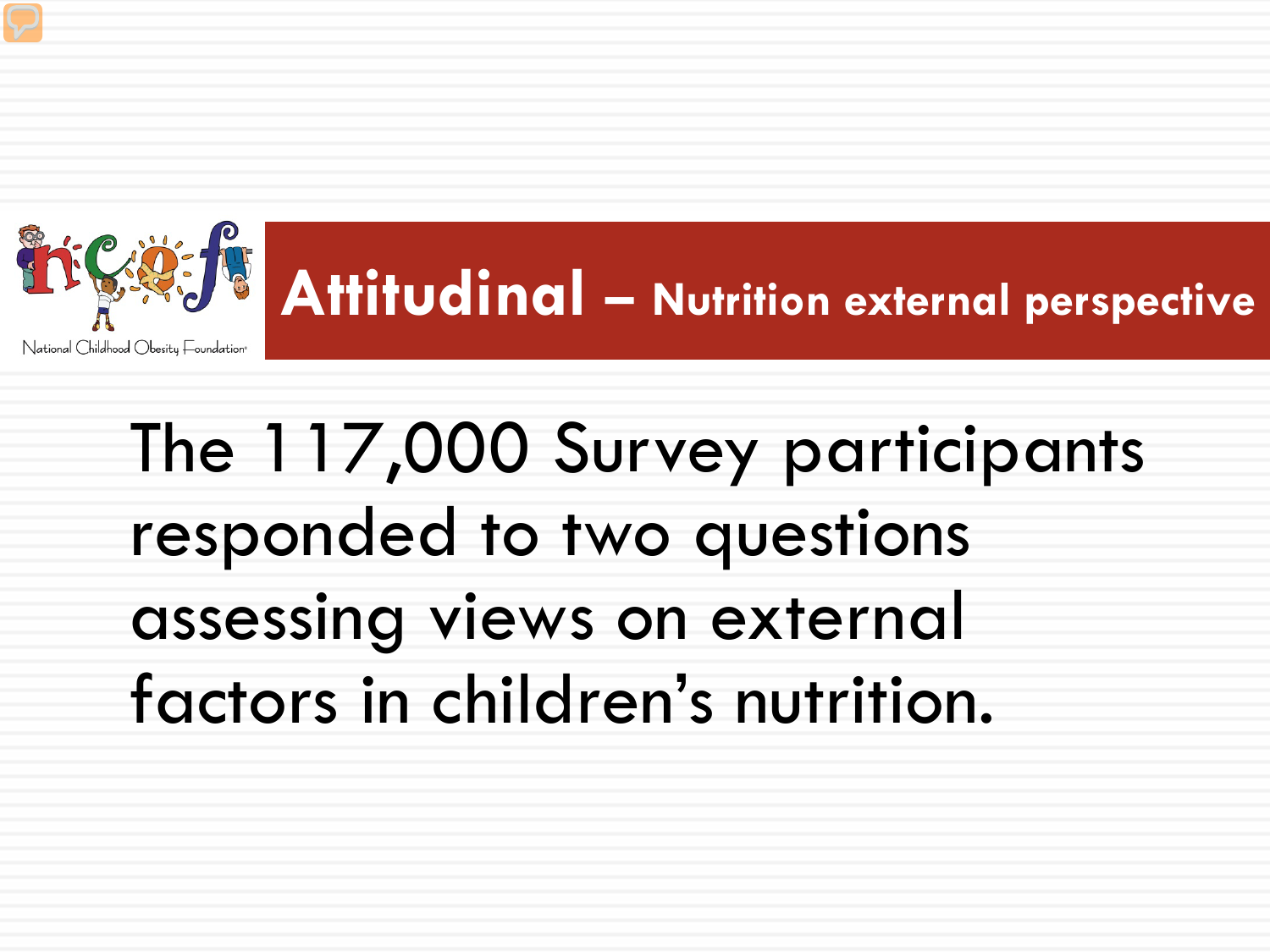#### **Respondents perception of their greatest challenges in providing child nutritional choices:**

**Perceived expense of purchasing healthier food choices**

**Time to research, find, and prepare healthy foods**

**Time to research, find, and prepare and perveived expense of purchasing**

**Both misleading lables and time to research, find, and prepare**

**Misleading labeling by food processors**



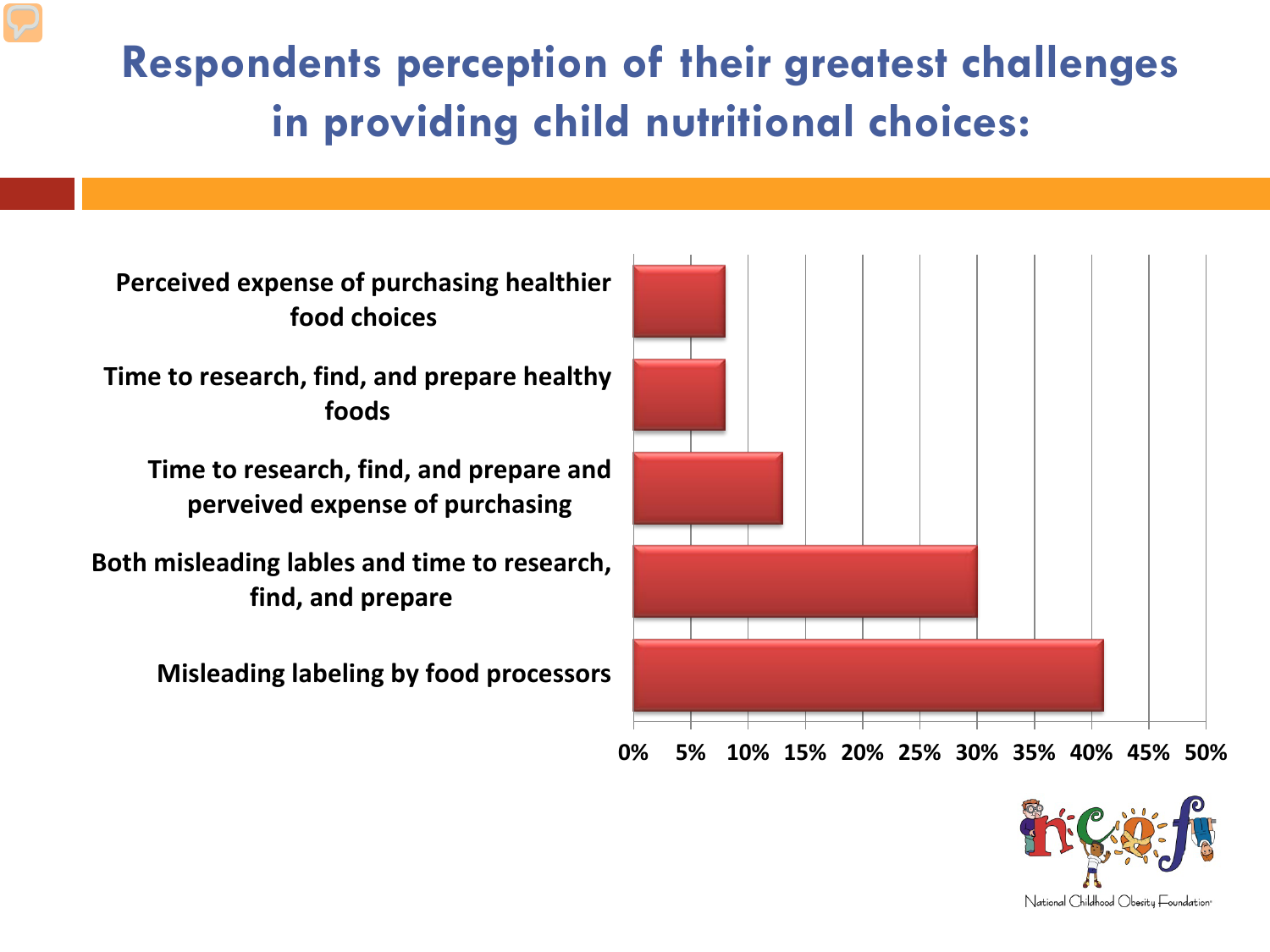## **Respondents inability to get children to eat healthy is due to:**



\*Happy meaning child's developed perception and physical cravings of tasty (highly processed oils, sugars, salted, and caffeinated foods) meals from prior home and/or dining-out eating experiences

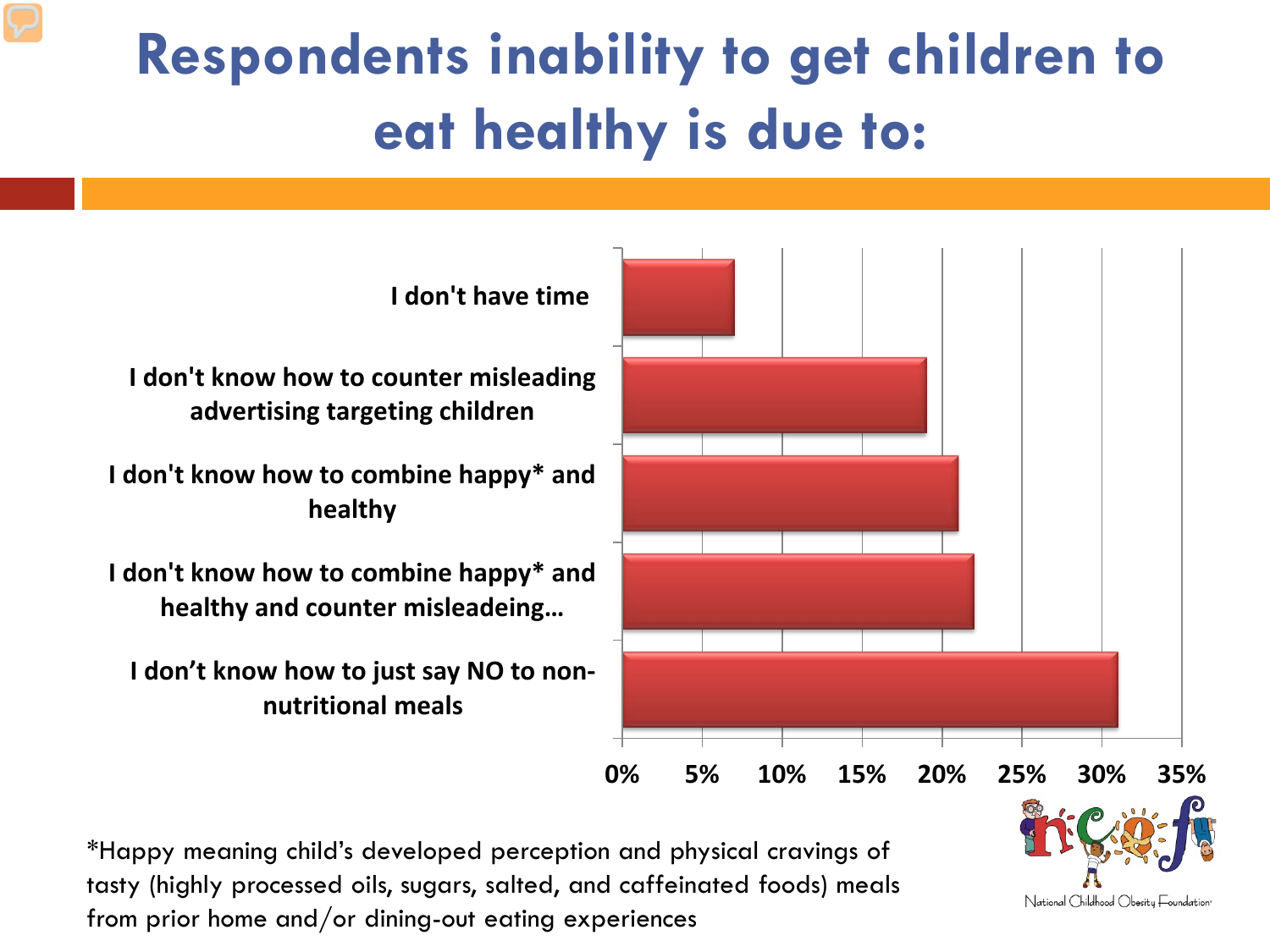

## **Attitudinal – Exercise external perspective**

Survey participants responded to two questions assessing their views on children's daily exercise or physical activity.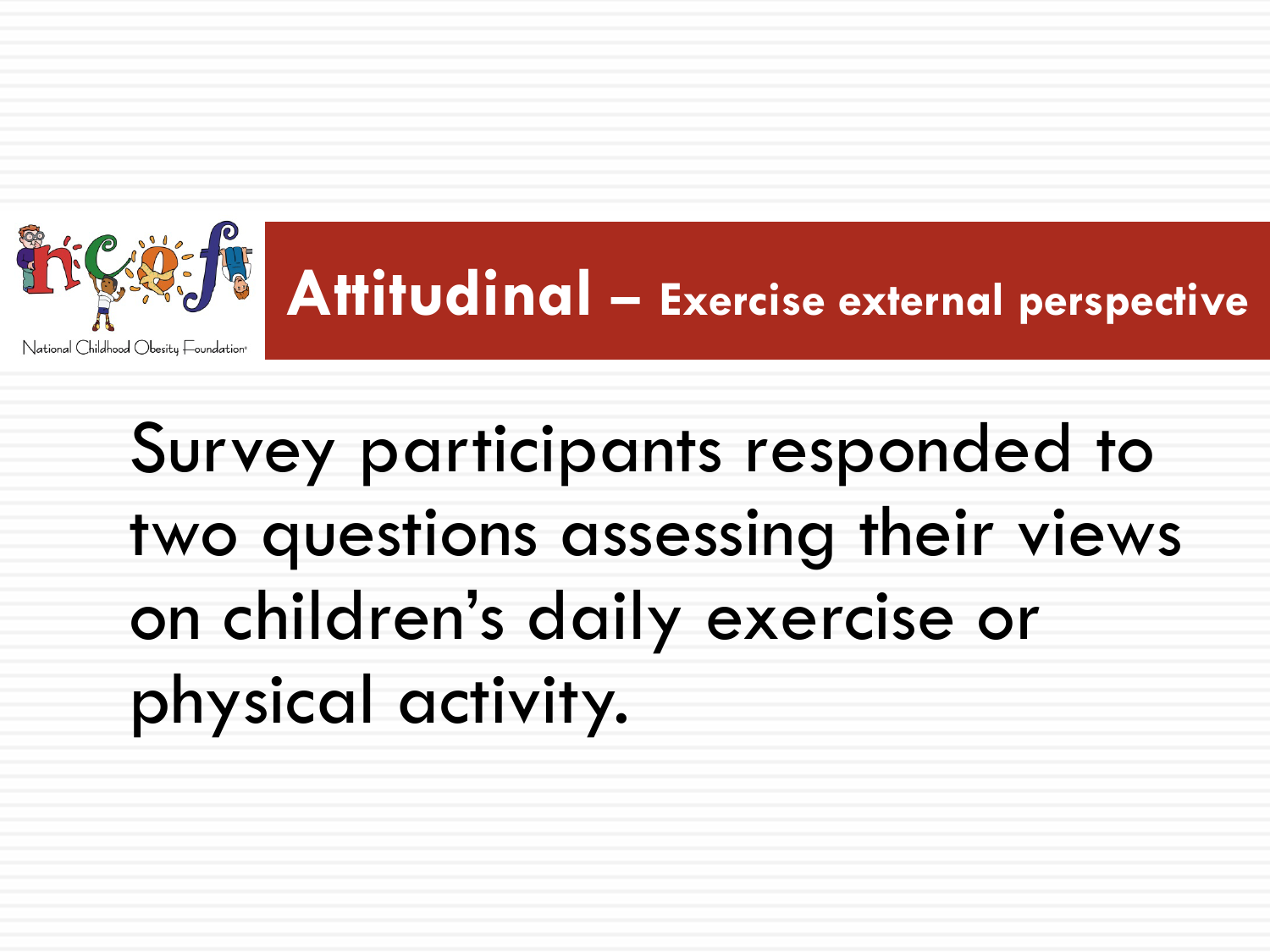### **How do you think children get MOST of their weekly exercise?**



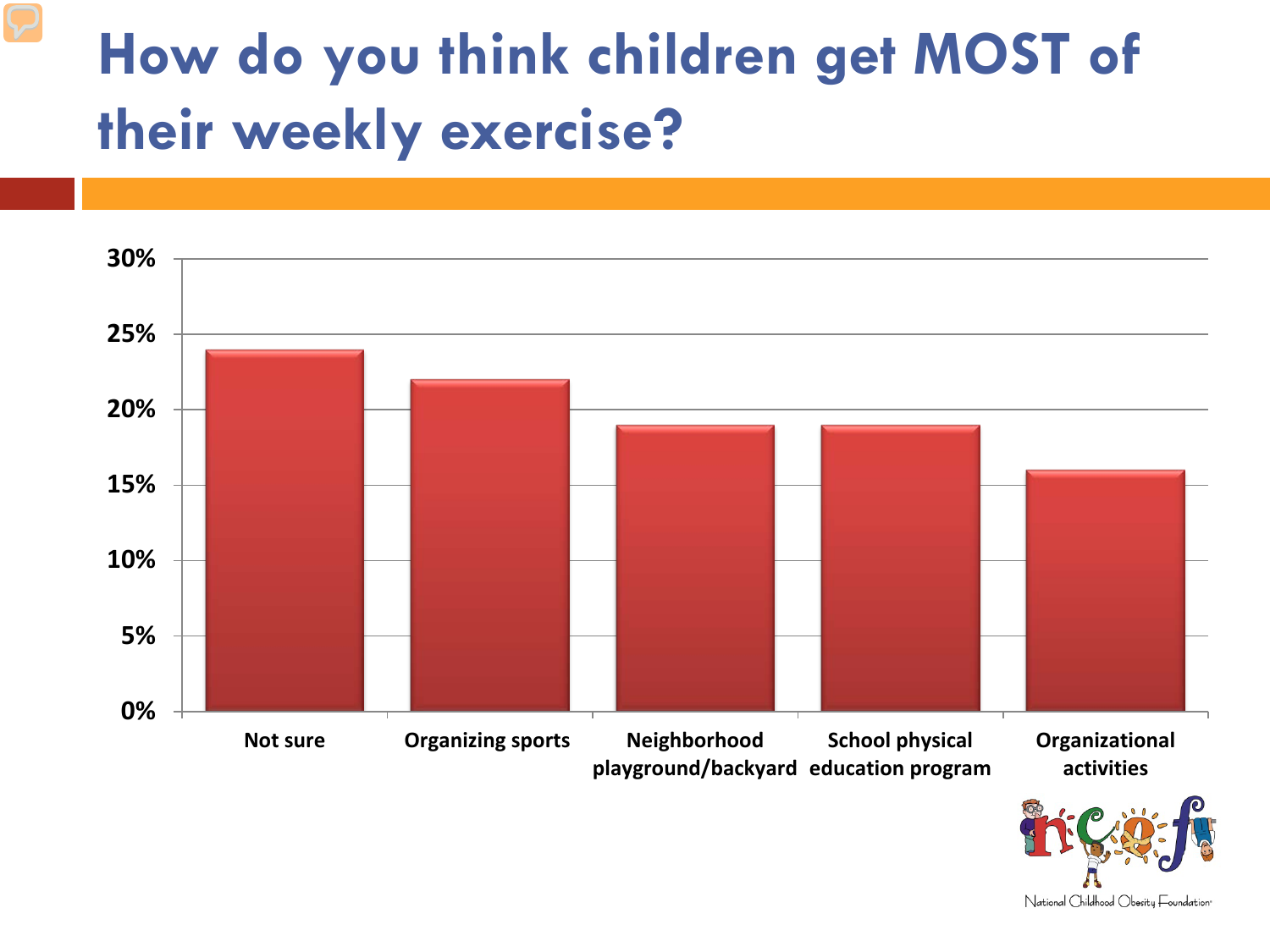#### **Respondents views on what two types of activities they most likely participate in with their child:**